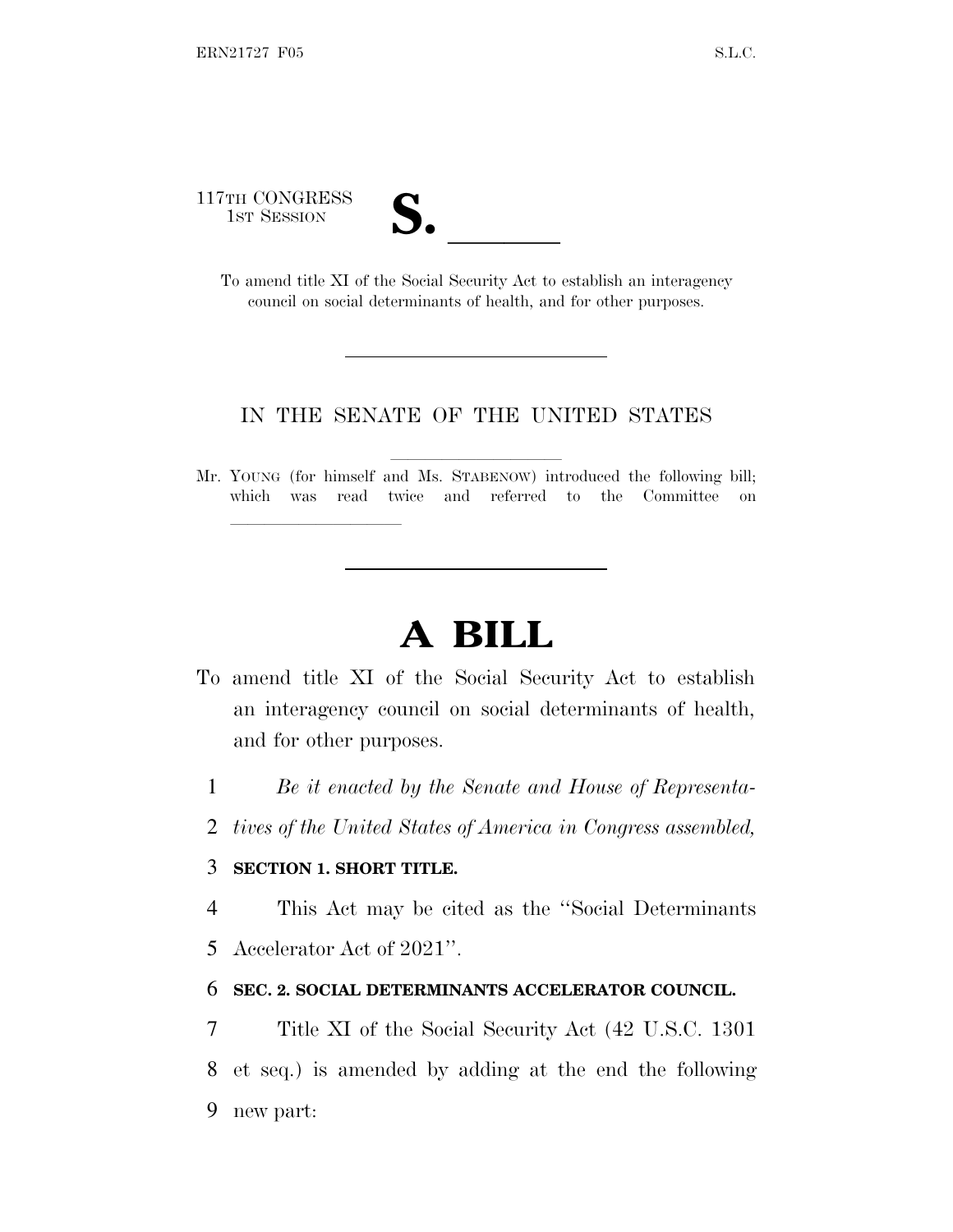ERN21727 F05 S.L.C.

## **''PART E—SOCIAL DETERMINANTS OF HEALTH**

''SOCIAL DETERMINANTS ACCELERATOR COUNCIL

 ''SEC. 1191. (a) ESTABLISHMENT.—The Secretary, in consultation with the Administrator of the Centers for Medicare & Medicaid Services, the Administrator of the Health Resources and Services Administration, the Direc- tor of the Centers for Disease Control and Prevention, the Director of the Agency for Healthcare Research and Qual- ity, and the Director of the Indian Health Service, shall establish an interagency council, to be known as the Social Determinants Accelerator Interagency Council (referred to in this part as the 'Council') to achieve the purposes of— ''(1) establishing effective, coordinated Federal technical assistance to help State and local govern- ments to improve outcomes and cost-effectiveness of, and return on investment from, health and social services programs;

18 ''(2) building a pipeline of State and locally de- signed, cross-sector interventions and strategies that generate rigorous evidence about how to improve health and social outcomes, and increase the cost-ef- fectiveness of, and return on investment from, Fed- eral, State, local, and Tribal health and social serv-ices programs;

25 "(3) enlisting State and local governments and the service providers of such governments as part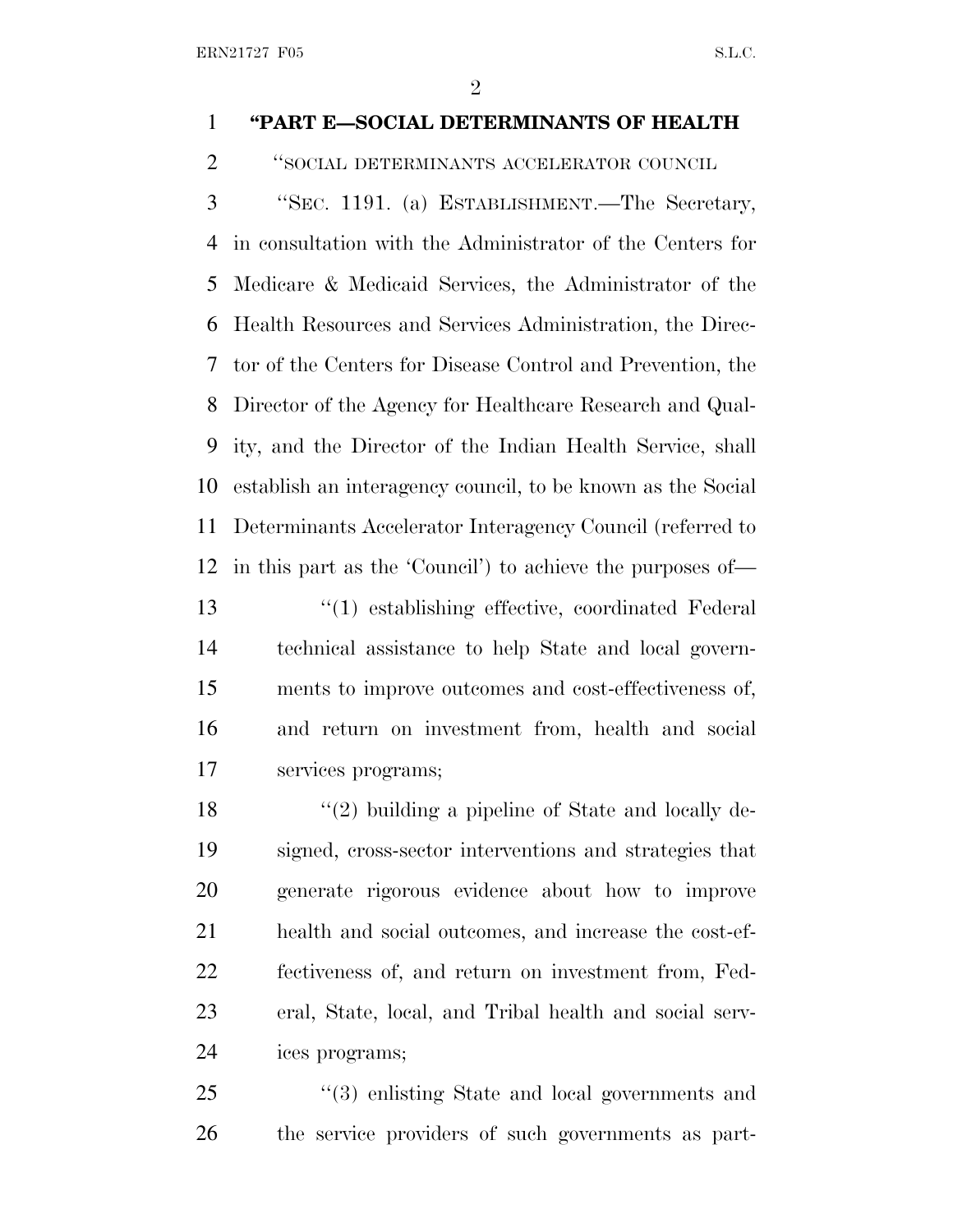ERN21727 F05 S.L.C.

| $\mathbf{1}$   | ners in identifying Federal statutory, regulatory, and  |
|----------------|---------------------------------------------------------|
| $\overline{2}$ | administrative challenges in improving the health       |
| 3              | and social outcomes of, cost-effectiveness of, and re-  |
| $\overline{4}$ | turn on investment from, Federal spending on indi-      |
| 5              | viduals receiving medical assistance under a State      |
| 6              | plan (or a waiver of such plan) under title XIX; and    |
| 7              | $\lq(4)$ developing strategies to improve health        |
| 8              | and social outcomes without denying services to, or     |
| 9              | restricting the eligibility of, vulnerable populations. |
| 10             | $``$ (b) MEMBERSHIP.—                                   |
| 11             | "(1) FEDERAL MEMBERS.—The Council shall                 |
| 12             | be composed of at least 1 designee from each of the     |
| 13             | following Federal agencies:                             |
| 14             | $\lq\lq (A)$<br>The Office of Management and            |
| 15             | Budget.                                                 |
| 16             | "(B) The Department of Agriculture.                     |
| 17             | $\lq\lq$ <sup>c</sup> (C) The Department of Education.  |
| 18             | "(D) The Department of Housing and                      |
| 19             | Urban Development.                                      |
| 20             | " $(E)$ The Department of Labor.                        |
| 21             | " $(F)$ The Department of Transportation.               |
| 22             | $\lq\lq (G)$ Any other Federal agency the Chair         |
| 23             | of the Council determines necessary.                    |
| 24             | $``(2)$ DESIGNATION.—                                   |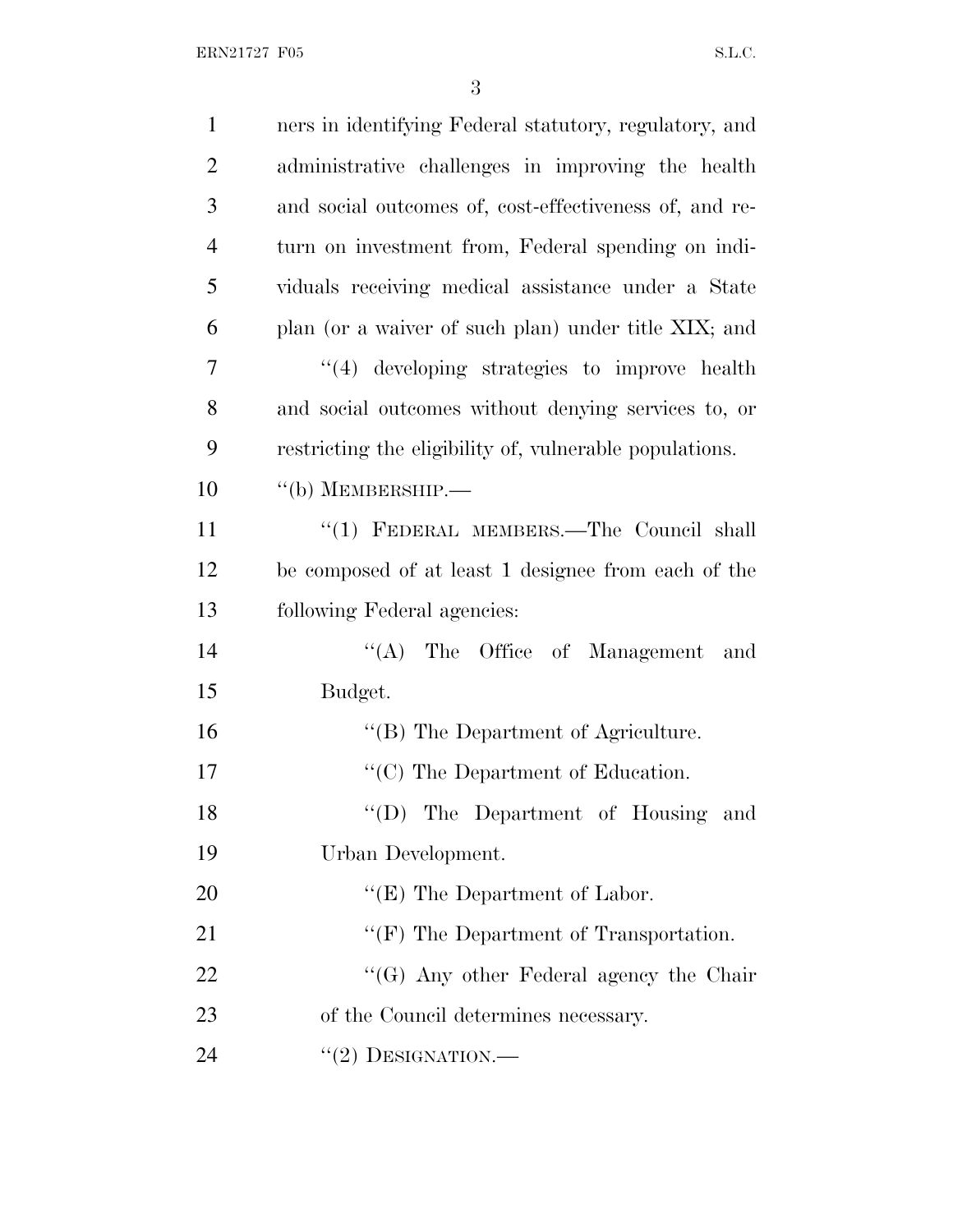| $\mathbf{1}$   | "(A) IN GENERAL.—The head of each                    |
|----------------|------------------------------------------------------|
| $\overline{2}$ | agency specified in paragraph (1) shall des-         |
| 3              | ignate at least 1 employee described in subpara-     |
| $\overline{4}$ | $graph$ (B) to serve as a member of the Council.     |
| 5              | "(B) RESPONSIBILITIES.—An employee                   |
| 6              | described in this subparagraph shall be a senior     |
| 7              | employee of the agency—                              |
| 8              | "(i) whose responsibilities relate to                |
| 9              | authorities, policies, and procedures with           |
| 10             | respect to the health and well-being of in-          |
| 11             | dividuals receiving medical assistance               |
| 12             | under a State plan (or a waiver of such              |
| 13             | plan) under title XIX; or                            |
| 14             | "(ii) who has authority to implement                 |
| 15             | and evaluate transformative initiatives that         |
| 16             | harness data or who conducts rigorous                |
| 17             | evaluation to improve the impact and cost-           |
| 18             | effectiveness of federally funded services           |
| 19             | and benefits.                                        |
| 20             | "(3) HHS REPRESENTATION.—In addition to              |
| 21             | the designees under paragraph (1), the Council shall |
| 22             | include designees from agencies within the Depart-   |
| 23             | ment of Health and Human Services, including the     |
| 24             | Centers for Medicare & Medicaid Services, the Agen-  |
| 25             | cy for Healthcare Research and Quality, the Centers  |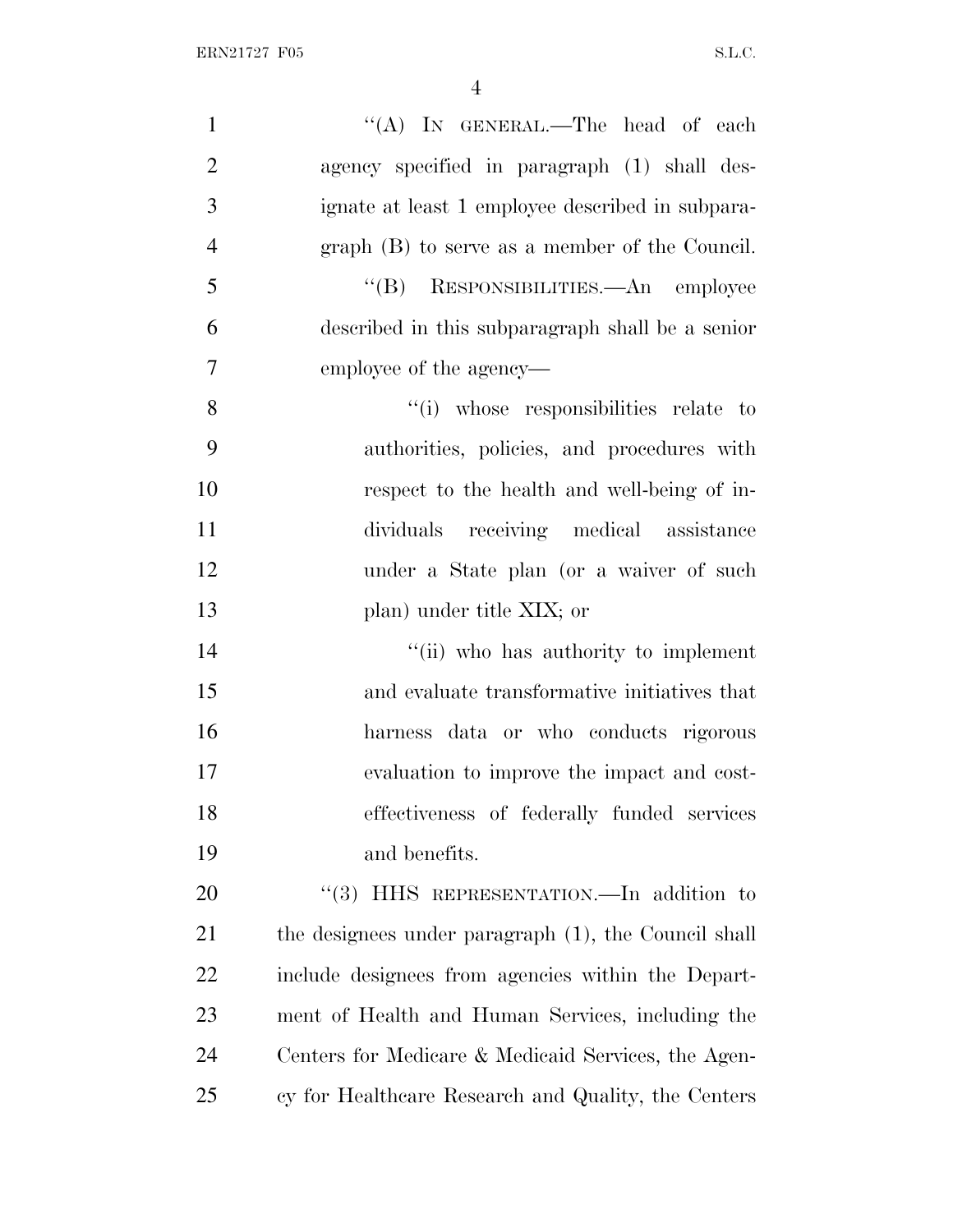| $\mathbf{1}$   | for Disease Control and Prevention, the Health Re-   |
|----------------|------------------------------------------------------|
| $\overline{2}$ | sources and Services Administration, and the Indian  |
| 3              | Health Service. The designees of each such agency    |
| $\overline{4}$ | shall include at least 1 designee who meets the cri- |
| 5              | teria under paragraph $(2)(B)$ .                     |
| 6              | "(4) NON-FEDERAL MEMBERS.—The Council                |
| 7              | shall include at least 9 non-Federal members, to be  |
| 8              | designated by the Secretary, with experience in im-  |
| 9              | proving the impact and cost-effectiveness of Federal |
| 10             | Government health and social services, of which-     |
| 11             | "(A) at least 1 such member shall be a di-           |
| 12             | rector of a State or local human services agen-      |
| 13             | cy;                                                  |
| 14             | "(B) at least 1 such member shall be a di-           |
| 15             | rector of a Tribal health authority;                 |
| 16             | "(C) at least 1 such member shall be a di-           |
| 17             | rector of a public housing authority or State        |
| 18             | housing finance agency;                              |
| 19             | "(D) at least 1 such member shall be a di-           |
| 20             | rector of a State or local government budget of-     |
| 21             | fice;                                                |
| 22             | "(E) at least 1 such member shall be a               |
| 23             | State Medicaid program director;                     |
| 24             | "(F) at least 1 such member shall be from            |
| 25             | a State office of rural health;                      |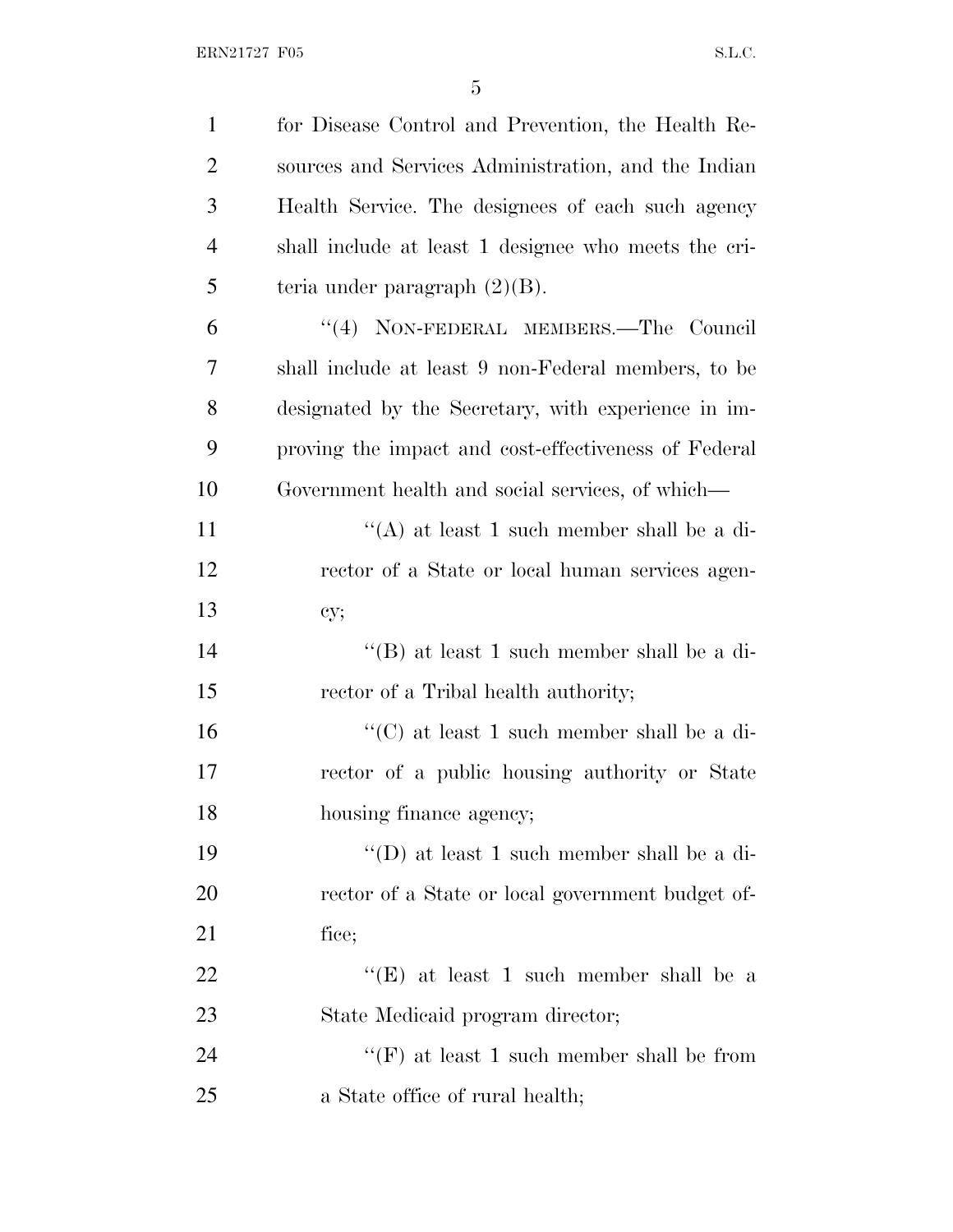| $\mathbf{1}$   | "(G) at least 1 such member shall be a                |
|----------------|-------------------------------------------------------|
| $\overline{2}$ | representative from a national consumer or pa-        |
| 3              | tient advocacy organization;                          |
| $\overline{4}$ | "(H) at least 1 such member shall be a                |
| 5              | primary care provider with clinical experience        |
| 6              | working in medically underserved populations;         |
| 7              | and                                                   |
| 8              | "(I) at least 1 such member shall be a rep-           |
| 9              | resentative from a commercial health plan.            |
| 10             | " $(5)$ CHAIR.—The Secretary shall select the         |
| 11             | Chair of the Council from among the members of        |
| 12             | the Council.                                          |
| 13             | "(c) DUTIES.—The duties of the Council are—           |
| 14             | $"(1)$ to make recommendations to the Secretary       |
| 15             | regarding the criteria for making awards under sec-   |
| 16             | tion 1192;                                            |
| 17             | $\lq(2)$ to identify Federal authorities and oppor-   |
| 18             | tunities for use by States or local governments to    |
| 19             | improve coordination of funding and administration    |
| 20             | of Federal programs that serve individuals with sig-  |
| 21             | nificant unmet health and social needs, as defined by |
| 22             | the Secretary, and for whom coordinated health and    |
| 23             | social interventions may be unknown or underuti-      |
| 24             | lized;                                                |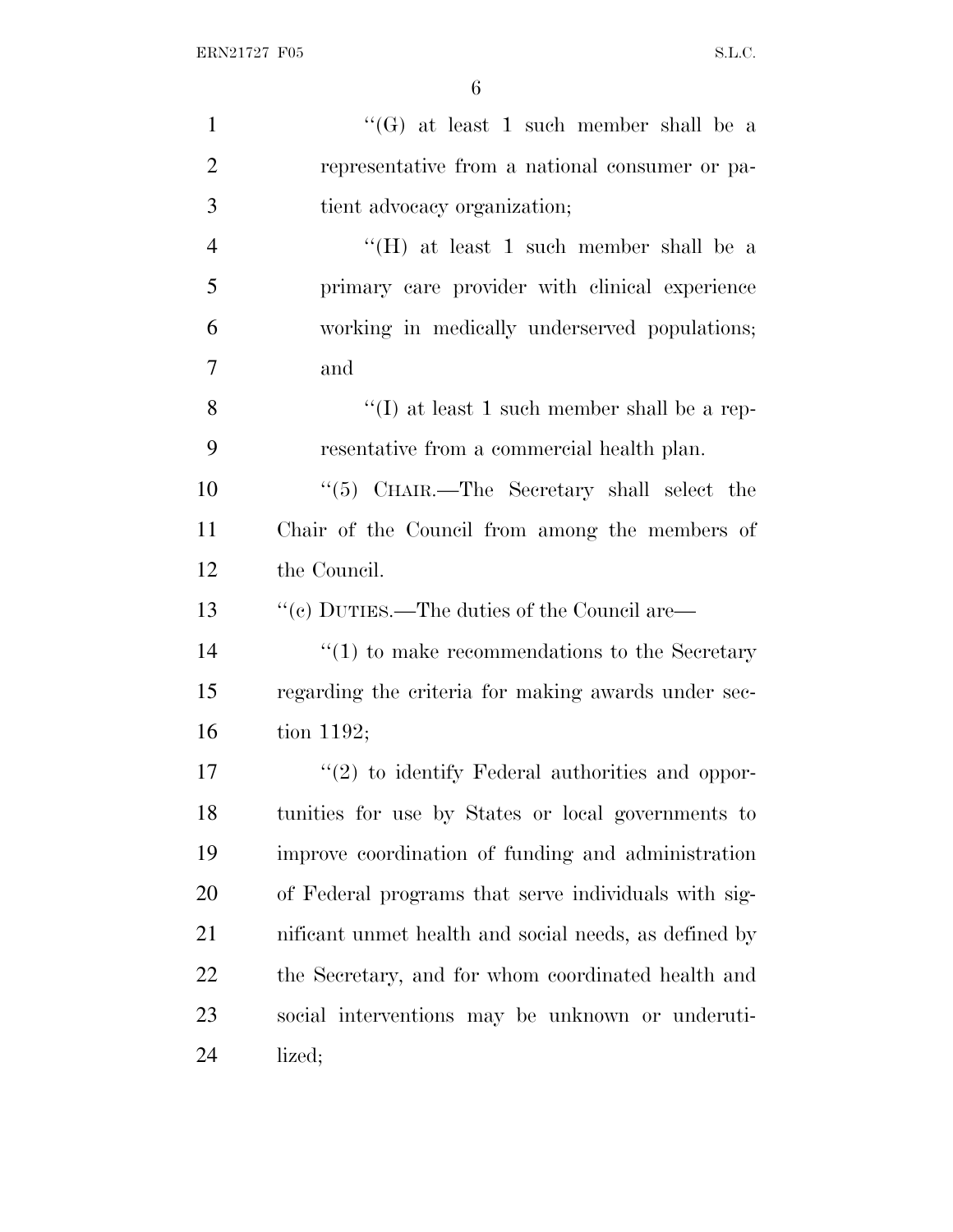| $\mathbf{1}$   | $(3)$ to make information on such authorities                   |
|----------------|-----------------------------------------------------------------|
| $\overline{2}$ | and opportunities publicly available;                           |
| 3              | $\cdot$ (4) to provide targeted technical assistance to         |
| $\overline{4}$ | States developing social determinants of health                 |
| 5              | interventions;                                                  |
| 6              | "(5) to report to Congress annually in accord-                  |
| $\overline{7}$ | ance with subsection (e);                                       |
| 8              | $(6)$ solicit feedback from State, local, and                   |
| 9              | Tribal governments on best practices for addressing             |
| 10             | social determinants of health and for coordinating              |
| 11             | health and social service programs;                             |
| 12             | $\lq(7)$ to develop and disseminate such best prac-             |
| 13             | tices;                                                          |
| 14             | $\cdot$ (8) to develop and disseminate performance              |
| 15             | measures to reliably assess the impact of local inter-          |
| 16             | ventions or approaches;                                         |
| 17             | $\cdot\cdot\cdot(9)$ to coordinate with other cross-agency ini- |
| 18             | tiatives focused on improving the health and well-              |
| 19             | being of low-income and at-risk populations in order            |
| 20             | to prevent unnecessary duplication between agency               |
| 21             | initiatives; and                                                |
| 22             | $\cdot$ (10) to draft and make publicly available a re-         |
| 23             | port on Federal cross-agency opportunities to ad-               |
| 24             | dress social determinants of health, which shall in-            |
|                |                                                                 |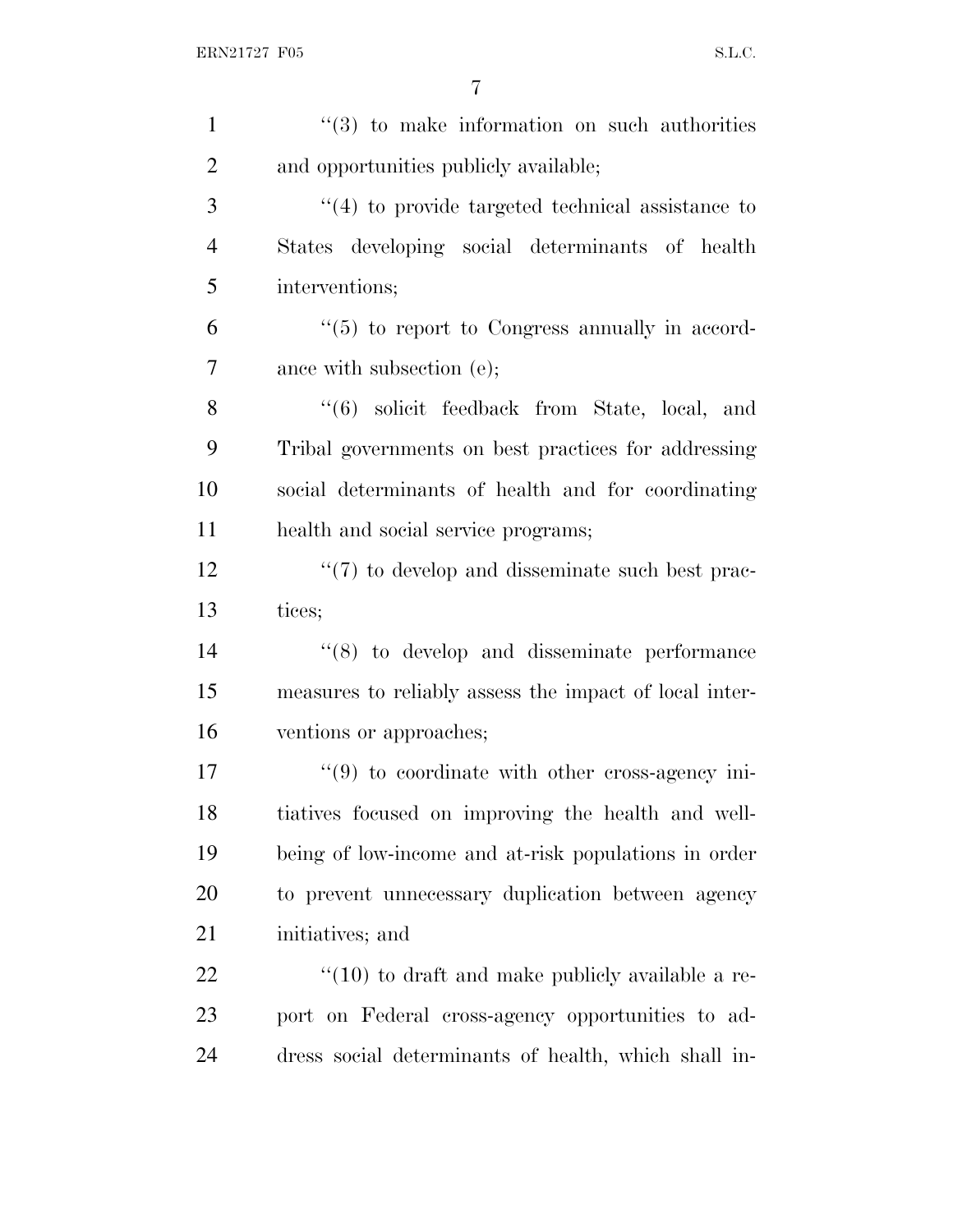ERN21727 F05 S.L.C.

 clude the benefits of grants to State, local, or Tribal jurisdictions.

 ''(d) SCHEDULE.—Not later than 90 days after the date of the enactment of the Social Determinants Accel- erator Act of 2021, the Council shall convene to develop a schedule and plan for carrying out the duties described in subsection (c), including solicitation of applications for the grants under section 1192.

 ''(e) REPORT TO CONGRESS.—The Council shall sub-mit an annual report to Congress, which shall include—

11  $\frac{1}{1}$   $\frac{1}{2}$  a list of the Council members;

12 ''(2) summaries of the activities and expendi-tures of the Council;

 $(3)$  summaries of the interventions and ap- proaches that will be supported by State, local, and Tribal governments that received a grant under sec- tion 1192, including evidence-based best practices and approaches grantees have employed to improve health outcomes, and improve the cost-effectiveness of, and return on investment from, Federal, State, local, and Tribal governments;

22 ''(4) the feedback received from State and local governments on ways to improve the technical assist- ance of the Council, and actions the Council plans to take in response to such feedback; and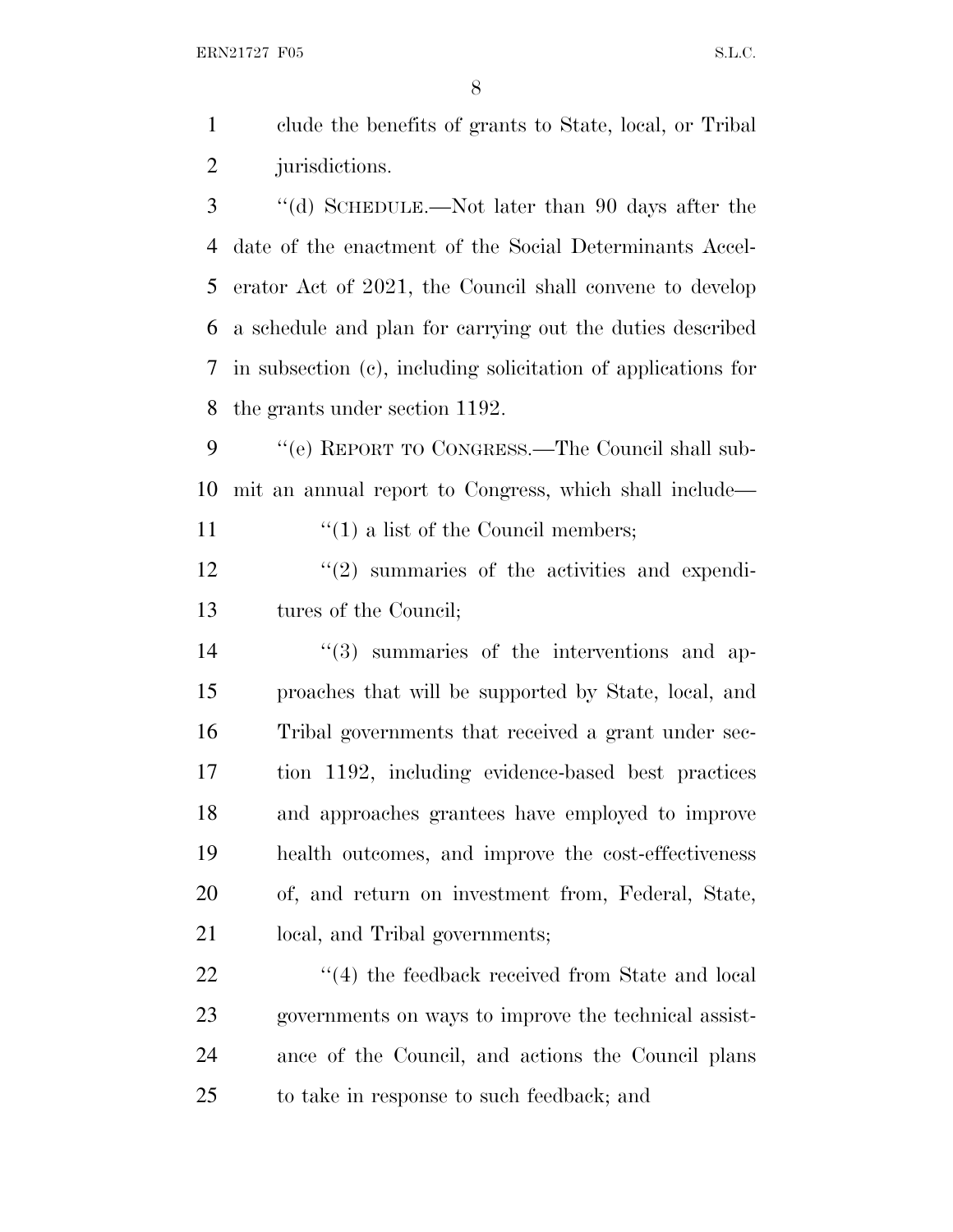1 ''(5) the major statutory, regulatory, and ad- ministrative challenges identified by State, local, and Tribal governments that received a grant under sec-4 tion 1192, and the actions that Federal agencies are taking to address such challenges.

 ''(f) FACA APPLICABILITY.—The Federal Advisory Committee Act (5 U.S.C. App.) shall not apply to the Council.

9 "(g) COUNCIL PROCEDURES.—The Secretary, in con- sultation with the Comptroller General of the United States and the Director of the Office of Management and Budget, shall establish procedures for the Council to—

13  $\frac{13}{12}$   $\frac{13}{12}$  ensure that adequate resources are avail- able to effectively execute the responsibilities of the Council;

16 ''(2) effectively coordinate with other relevant advisory bodies and working groups to avoid unnec-essary duplication;

19 ''(3) create transparency to the public and Con- gress with regard to Council membership, costs, and activities, including through use of modern tech- nology and social media to disseminate information; and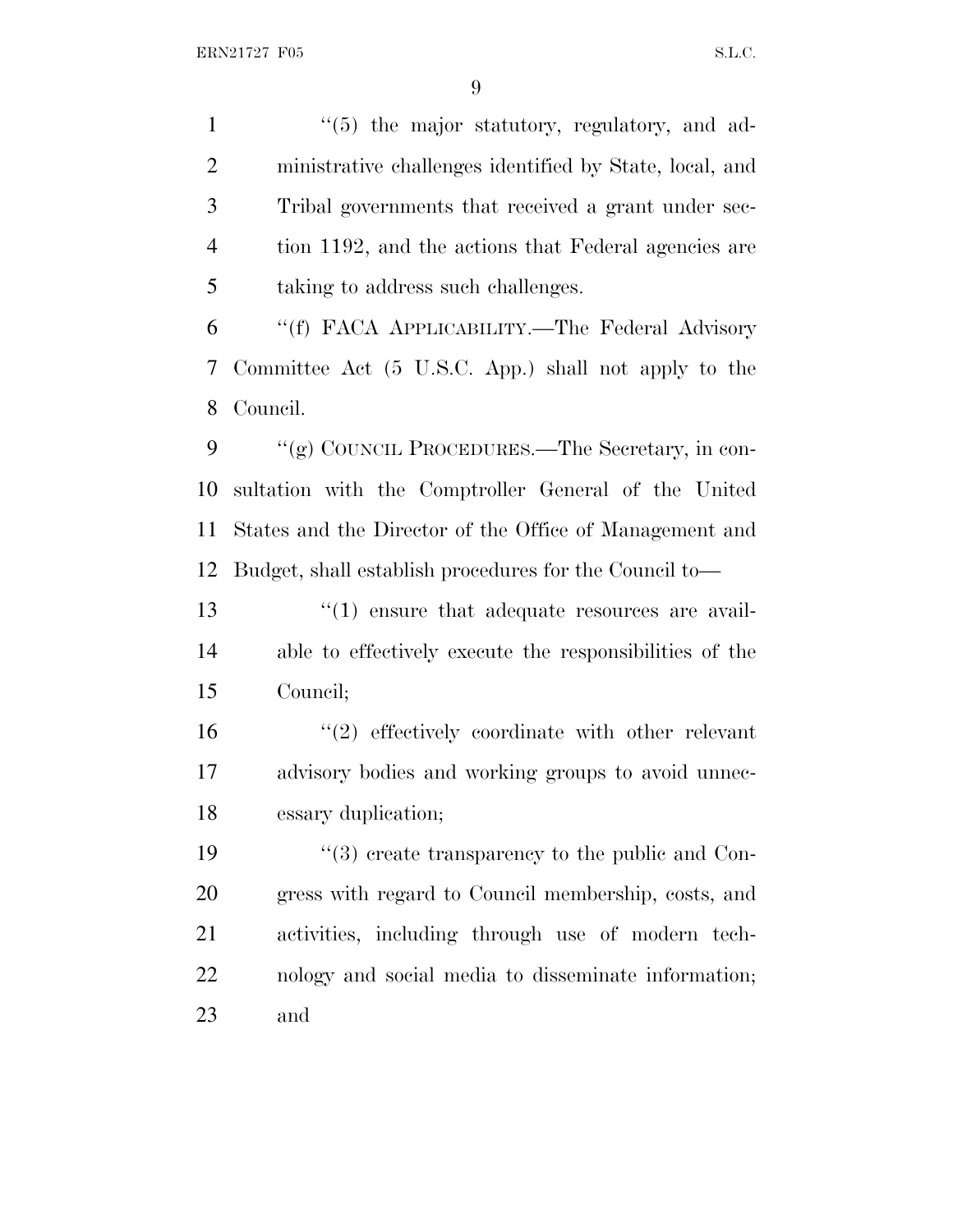| $\mathbf{1}$   | $\cdot$ (4) avoid conflicts of interest that would jeep- |
|----------------|----------------------------------------------------------|
| $\overline{2}$ | ardize the ability of the Council to make decisions      |
| 3              | and provide recommendations.                             |
| $\overline{4}$ | "GRANTS TO ADDRESS SOCIAL DETERMINANTS OF                |
| 5              | <b>HEALTH</b>                                            |
| 6              | "SEC. 1192. (a) GRANTS TO STATES, LOCAL GOV-             |
| 7              | ERNMENTS, AND TRIBES.—                                   |
| 8              | "The Secretary, in consultation with the Coun-           |
| 9              | cil, shall award on a competitive basis up to 25         |
| 10             | grants to eligible applicants described in subsection    |
| 11             | (b) for addressing social determinants of health in      |
| 12             | underserved populations. Not later than 180 days         |
| 13             | after the date of the enactment of the Social Deter-     |
| 14             | minants Accelerator Act of 2021, the Secretary shall     |
| 15             | award all such grants.                                   |
| 16             | "(b) ELIGIBLE APPLICANT.—In order to be eligible         |
| 17             | to apply for a grant under this section, an entity shall |
| 18             | $be$ —                                                   |
| 19             | $\lq(1)$ a State, local, territorial, or Tribal health   |
| <b>20</b>      | agency or organization;                                  |
| 21             | $\lq(2)$ a qualified nongovernmental entity, as de-      |
| 22             | fined by Secretary; or                                   |
| 23             | $(3)$ a consortium of entities that includes a           |
| 24             | State, local, territorial, or Tribal health agency or    |
| 25             | organization.                                            |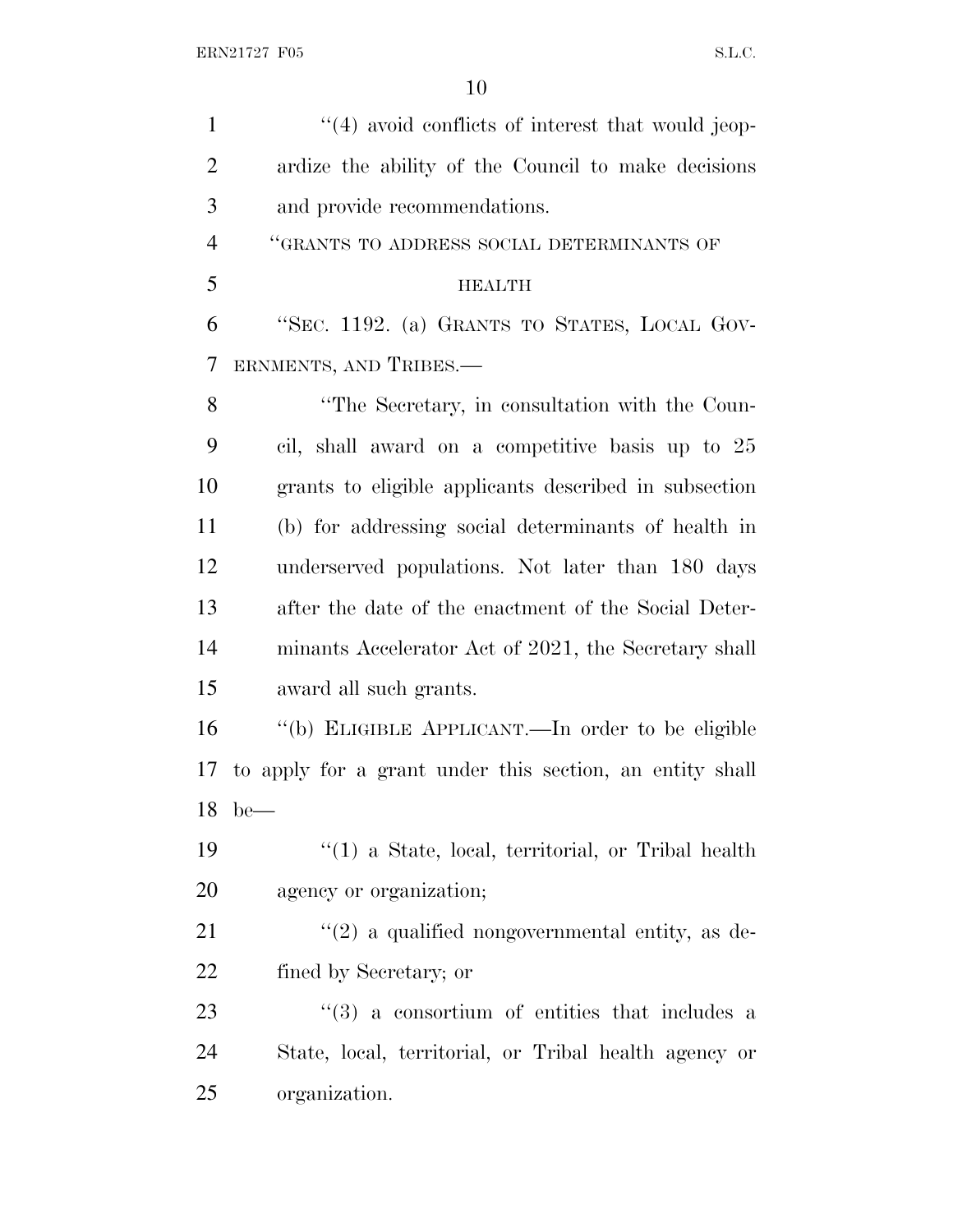''(c) AMOUNT OF GRANT.—The Secretary, in coordi- nation with the Council, shall determine the total amount that the Secretary will make available to each grantee under this section.

 ''(d) APPLICATION.—An eligible applicant seeking a grant under this section shall submit an application at such time, in such manner, and containing such informa- tion as the Secretary may require, and submit a proposed process for developing a social determinants accelerator plan in accordance with subsection (e).

11 "(e) USE OF FUNDS.—A grant under this section shall be used—

 ''(1) to engage qualified research experts to ad- vise on research relevant to, and to design, a pro- posed social determinants accelerator plan, in ac- cordance with standards and guidelines issued by the Secretary;

18 ''(2) to collaborate with the Council to support the development of a social determinants accelerator plan;

21 ''(3) to prepare and submit a final social deter-minants accelerator plan to the Secretary; and

23 ''(4) to address social determinants of health in a target community in a State, county, city, or other municipality, by designing and implementing innova-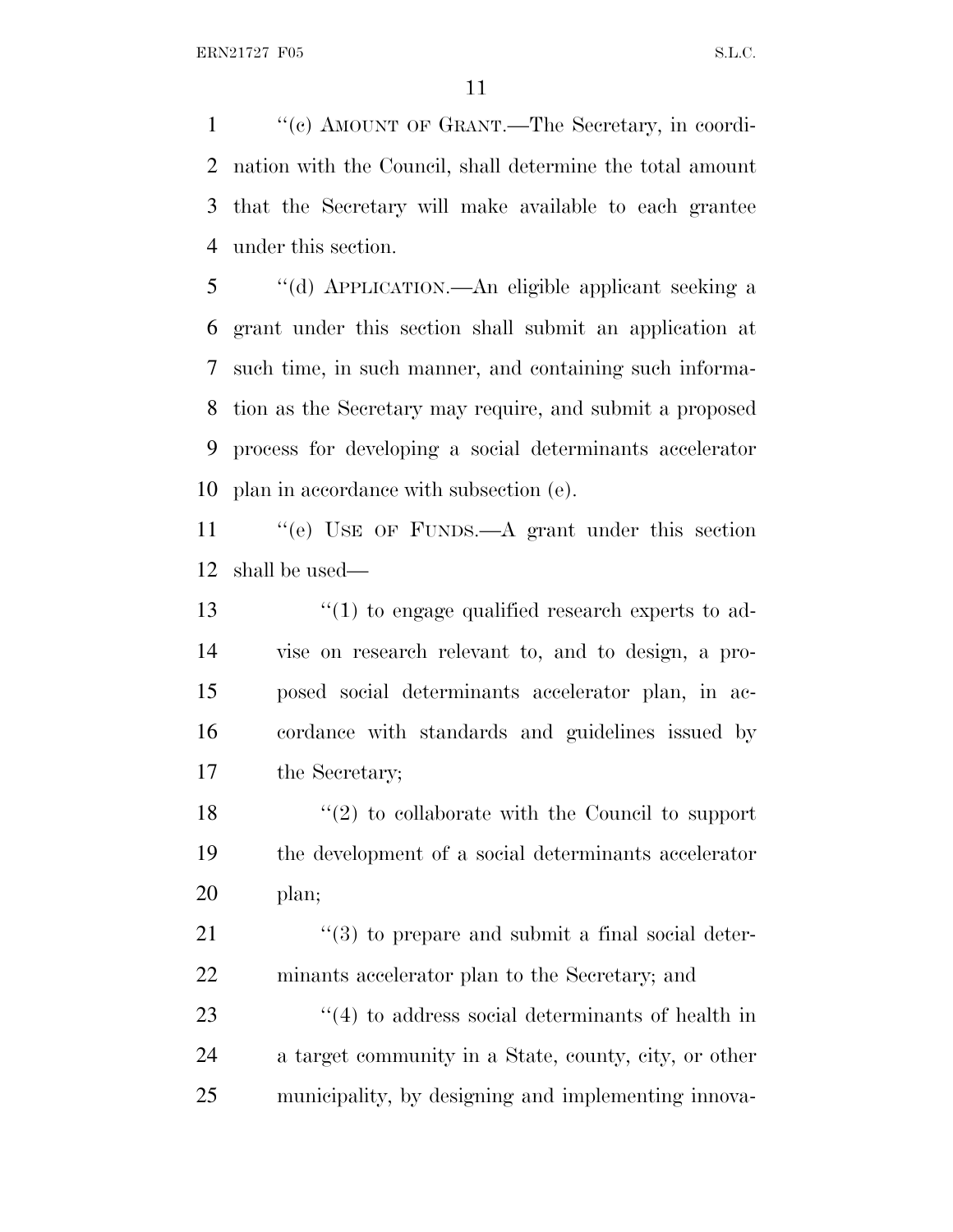tive, evidence-based, cross-sector strategies to im- prove the health and well-being of individuals in such community through the implementation of the final social determinants accelerator plan.

 ''(f) PRIORITY.—In awarding grants under this sec- tion, the Secretary shall prioritize applicants proposing to serve target communities with significant unmet health and social needs, as defined by the Secretary.

9  $\frac{u'(g)}{g}$  CONTENTS OF PLANS.—A social determinants accelerator plan developed through a grant under this sec-tion shall include the following:

 $\frac{1}{2}$  (1) A description of the population (or popu- lations) in the target community that would benefit from implementation of the social determinants ac- celerator plan, including an analysis describing the projected impact on the well-being of individuals de-scribed in subsection (e)(4).

 $\frac{18}{2}$  ''(2) A description of the interventions or ap- proaches designed under the social determinants ac- celerator plan and the evidence for selecting such 21 interventions or approaches.

 $\frac{1}{2}$  (3) The objectives and outcome goals of such interventions or approaches, including at least 1 health outcome and at least 1 other important social outcome.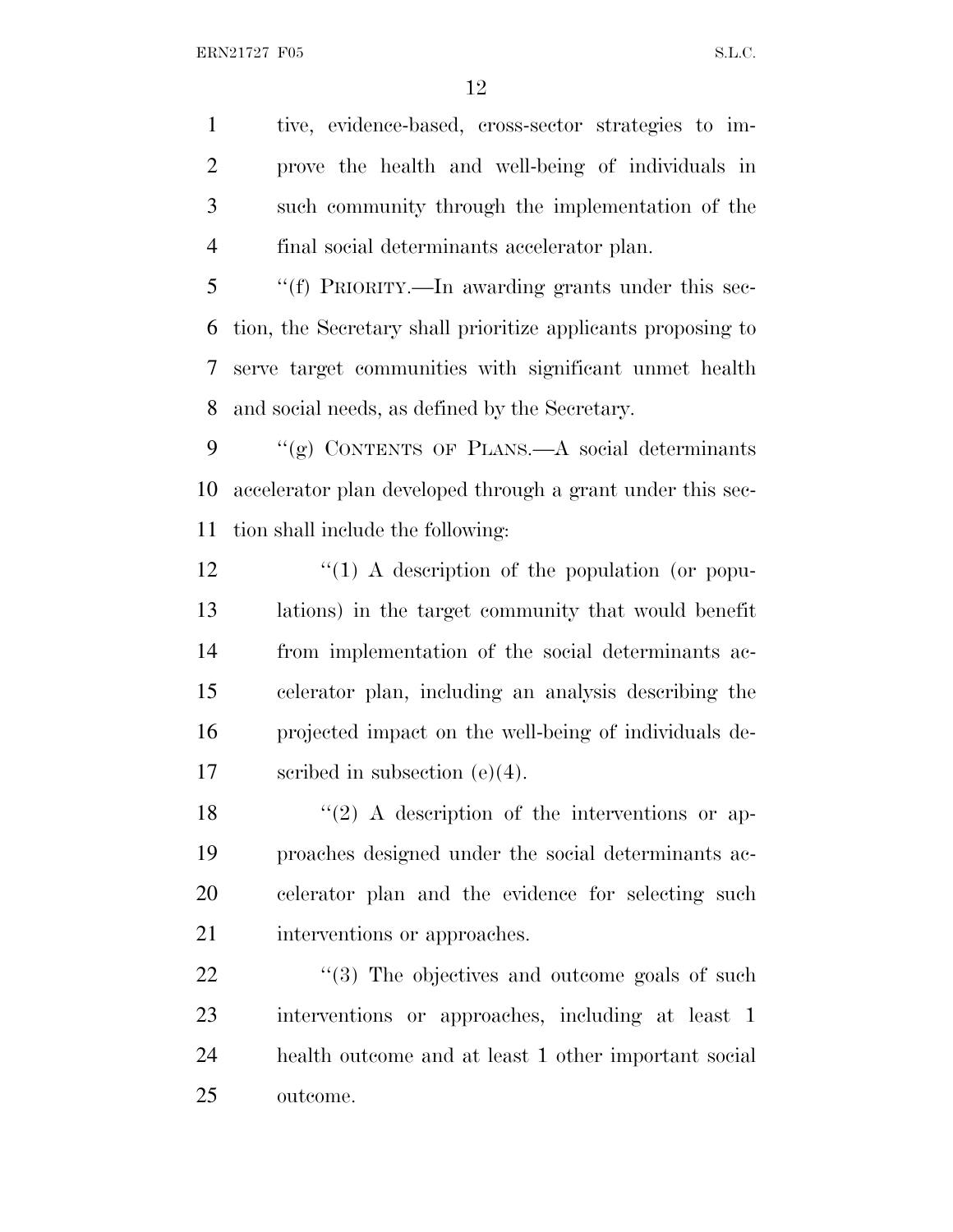1 ''(4) A plan for accessing and linking relevant data to enable coordinated benefits and services for the relevant jurisdictions and an evaluation of the proposed interventions and approaches.

 ''(5) A description of the State, local, Tribal, academic, nonprofit, or community-based organiza- tions, or any other private sector organizations that would participate in implementing the proposed interventions or approaches, and the role each would play to contribute to the success of the proposed interventions or approaches. Such entities may in-clude—

13 ''(A) health systems;

 ''(B) payors, including, as appropriate, medicaid managed care entities (as defined in 16 section  $1903(m)(1)(A)$ , Medicare Advantage plans under part C of title XVIII, and health insurance issuers and group health plans (as such terms are defined in section 2791 of the 20 Public Health Service Act);

 $\cdot$  (C) other relevant stakeholders and initia-22 tives in areas of need, such as the Accountable Health Communities Model of the Centers for Medicare & Medicaid Services, health homes under the Medicaid program under title XIX,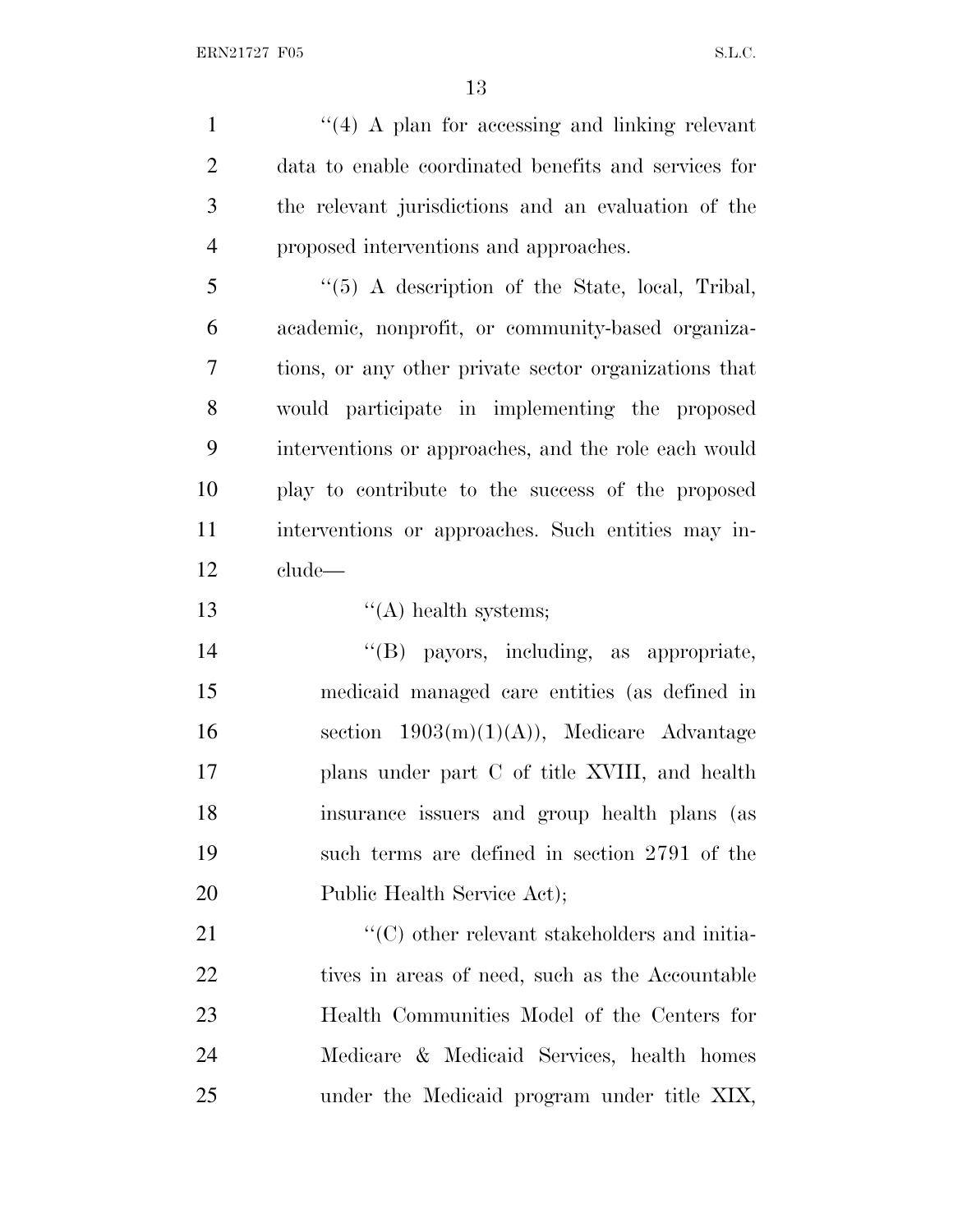| $\mathbf{1}$   | community-based organizations, and human                     |
|----------------|--------------------------------------------------------------|
| $\overline{2}$ | services organizations;                                      |
| 3              | $\lq\lq$ other non-health care sector organi-                |
| $\overline{4}$ | zations, including organizations focusing on                 |
| 5              | transportation, housing, or food access; and                 |
| 6              | $\lq\lq(E)$ local employers.                                 |
| 7              | $\cdot\cdot\cdot$ (6) The identification of any supplemental |
| 8              | funding sources that would be used to finance the            |
| 9              | proposed interventions or approaches.                        |
| 10             | $\lq(7)$ A description of any financial incentives           |
| 11             | that may be provided, including outcome-focused              |
| 12             | contracting approaches to encourage service pro-             |
| 13             | viders and other partners to improve outcomes of,            |
| 14             | cost-effectiveness of, and return on investment from,        |
| 15             | Federal, State, local, or Tribal government spending.        |
| 16             | $\cdot$ (8) The identification of the applicable Fed-        |
| 17             | eral, State, local, or Tribal statutory and regulatory       |
| 18             | authorities, including waiver authorities, to be lever-      |
| 19             | aged to implement the proposed interventions or ap-          |
| 20             | proaches.                                                    |
| 21             | $\lq(9)$ A description of potential considerations           |
| 22             | that would enhance the impact, scalability, or sus-          |
| 23             | tainability of the proposed interventions or ap-             |
| 24             | proaches and the actions the grant awardee would             |
| 25             | take to address such considerations.                         |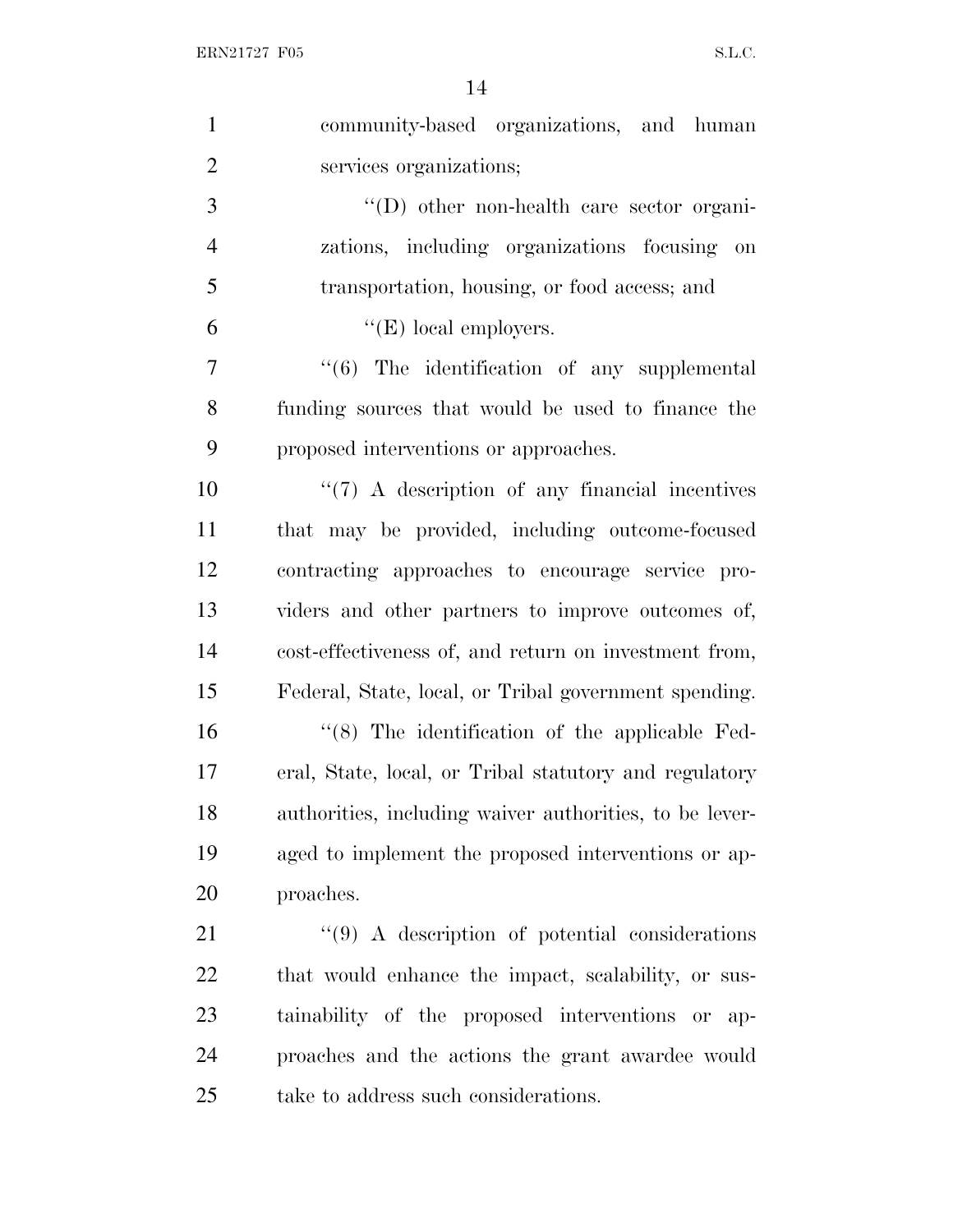1 ''(10) A evaluation plan, to be carried out by an independent evaluator, to measure the impact of the proposed interventions or approaches on the out- comes of, cost-effectiveness of, and return on invest- ment from, Federal, State, local, and Tribal govern-ments.

 ''(11) Precautions for ensuring that vulnerable populations will not be denied access to the Medicaid program under title XIX or other essential services as a result of implementing the social determinants accelerator plan.

 ''(h) MONITORING AND EVALUATION.—As a condi- tion of receipt of a grant under this section, a grantee shall agree to submit an annual report to the Secretary describing the activities carried out through the grant and the outcomes of such activities.

17 <sup>"</sup>(i) INDEPENDENT NATIONAL EVALUATION.—

18 "(1) In GENERAL.—Not later than 3 years after the first grants are awarded under this section, the Secretary shall provide for the commencement of an independent national evaluation of the program under this section.

23 "(2) REPORT TO CONGRESS.—Not later than 90 days after receiving the results of such inde-